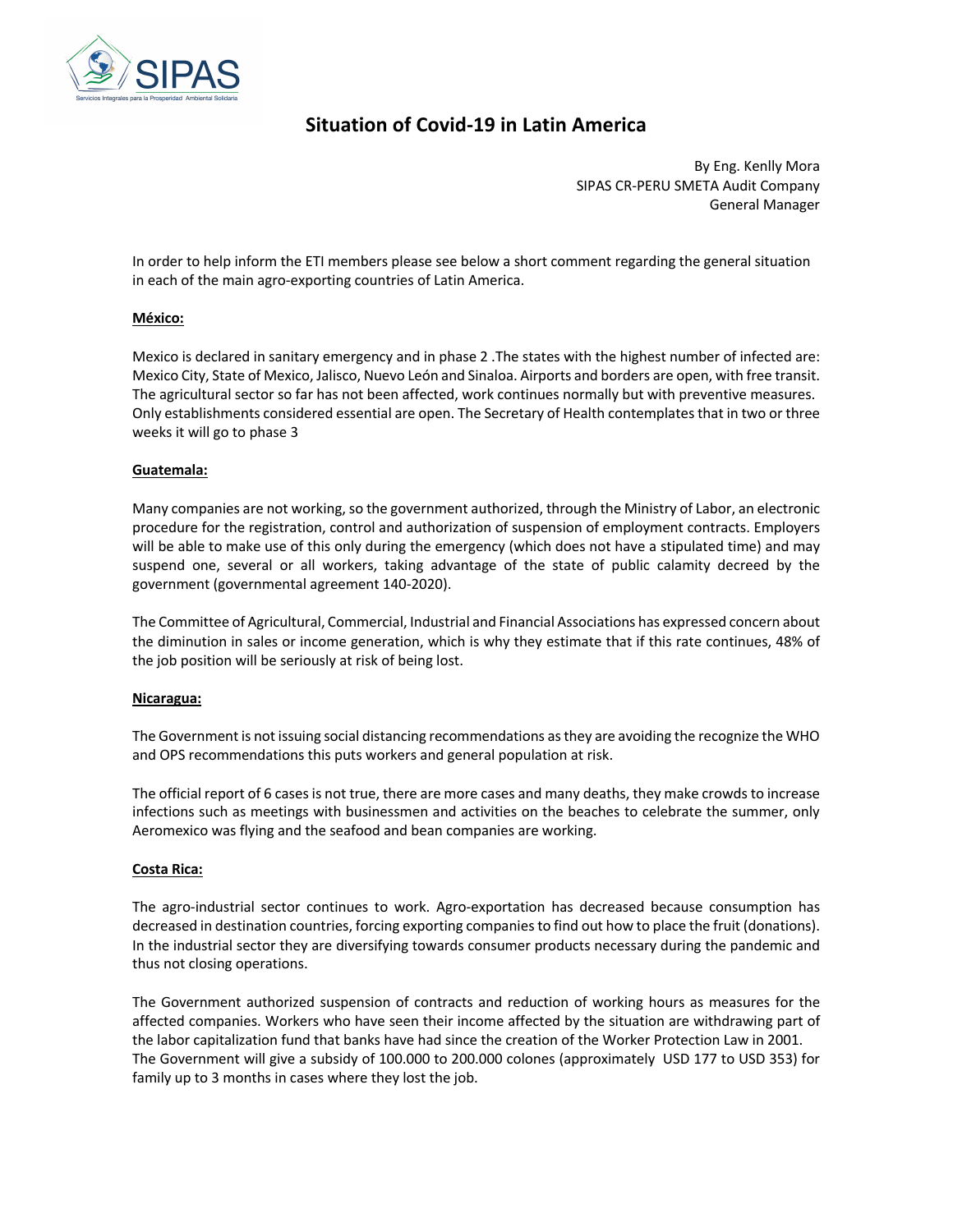

#### **Panama:**

They are under total quarantine in the country, border closures, and transportation. Until now, the Government has the agro-agroindustrial sector with permission to continue working under the safe-conduct modality on site and the same for the movement of cargo. A lot of work has to be done to contain the virus so that it does not reach production areas, which in that case would limit production, as has been the case with Minera Panamá, which has positive cases and was closed temporarily. Measures are complemented with an attached document.

# **Ecuador:**

There is an unofficial report by the government on a total of more than 600 dead, the issue of the collection of corpses is a political issue or fight, the province most affected is Guayas and the area of Monte Cristi where tuna is processed, this because people do not respect the instructions given. The number of corpses has exceeded the expected figures and they are having to use cardboard caskets for the dead.

The banana plantations and the shrimp and tuna production sector continue working even with the curfews. They have had problems in the processing plants due to positive cases that have had to close plants.

Regarding internal supply, the Government has managed to define 4 routes for the supply of food from the different markets of the country, also achieving processes that guarantee the safety of carriers. They are doing a strong job of identifying and penalizing those who take advantage of speculation on the prices of basic necessities.

# **Colombia:**

People have restrictions to leave, many companies do not have supplies and are slowing down their processes, they do not have a place to locate their products due to export issues, there are cases of Covid in the avocado areas but they are not at a peak of contagion that limits them to work. in the fields, although some administrative tasks are done by telework. In the banana, coffee and flower production areas, they still manage to maintain the crops, and their production activities are quite normal.

# **Brasil:**

States where the number of infections is above the national average must have a full quarantine. States where the infection is lower than the national average have vertical isolation (only for risk patients). The measures have largely depended on the governors of each state. The sources of contagion are in the capitals or main cities of the departments, not affecting the entire population.

The agro-industrial sector continues to work normally, although an internal economy is expected to affect the fruit and vegetable sector due to the closure of restaurants and recreation areas.

In most departments, the tasks are quite normal, including public transport, but applying preventive measures (use of a mask and alcohol gel).